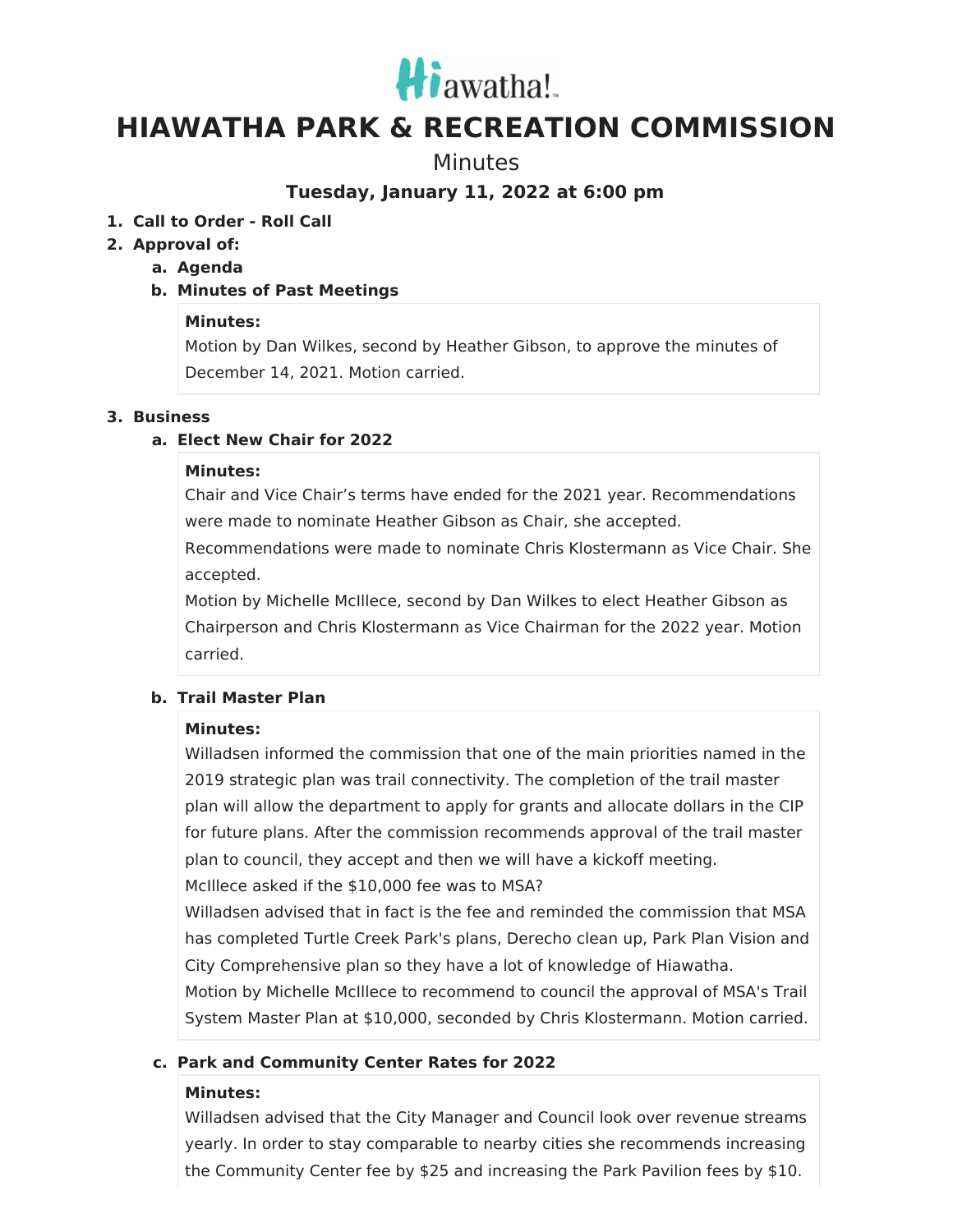She stressed that the goal is not to increase the fee but to stay consistent with nearby communities and communities of our size.

Motion by Michelle McIllece to increase the Community Center fees by \$25 and the Park Pavilion fees by \$10, seconded by Heather Gibson. Motion carried.

#### **4. Monthly Park and Recreation Reports**

#### **Minutes:**

Parks: Ice Rink: Our ice rink has been set up for the 2nd year. We are still battling the tennis court slope and a punctured ice rink liner but it is frozen and ready for play! The ice rink opened on January 4th.

Snow Removal: Welcome to winter! Our department's responsibilities for snow removal include the city sidewalks, Parking lots for City Hall, Library, Fire and Police, along with the park trails and parking lots. The priority is to clear sidewalks and lots first and then focus our attention on the parks.

Full-Time Park Maintenance Position: We will be reposting our vacant park maintenance position at the end of January with hopes to get someone in the door by the end of February to prepare for the spring.

Community Center Restroom Partitions: When the Parks and Street Departments aren't busy clearing snow, they are working in house making updates and making repairs. Over the last month they have been replacing restroom partitions in the community center. It has been a bigger project then we all imagined. The men's restroom will be completed next week and the women's will be tackled the first week in January.

Recreation: Merry and Bright Holiday Home Decorating Contest: Congratulations to 120 Northwood Drive for being selected as the 2021 Making Spirits Bright Holiday Home Decorating Contest WINNER! Santa even made a guest appearance! Thank you to everyone who participated! The winner received a \$150 Visa Gift Card provided by the Friends of Hiawatha Park and Recreation Foundation.

Pound Fitness: We continue to offer free Pound Fitness classes in the Community Center on the 2nd Thursday of each month at 6:00 PM! We look forward to offering another year of Free fitness to our Community.

Letters from Santa: This year we sent out 34 Letters from Santa this year with the furthest letter being sent to Colorado.

New Programming for 2022

Mount Mercy Dance Clinic: Come Dance with the Mount Mercy University Dance Team! No Experience, No Worries! We will learn a short age-appropriate routine, teach basic and advanced dance skills and perform for a family audience.

Date: Sunday, March 27th Time: 1:00pm – 3:00pm with the last half hour for a family performance. Location: Hiawatha Community Center Cost: \$30.00 Ages: 5-7 and 8-10 Snapology: We are so excited to offer Snapology of Hiawatha classes in the Hiawatha Community Center this year! Snapology engages children ages 2-14 using LEGO® bricks, K'Nex and technology. While the kids are having fun with familiar toys, laptops and iPads, Snapology sneaks in the learning. Shh, don't tell them it's educational!